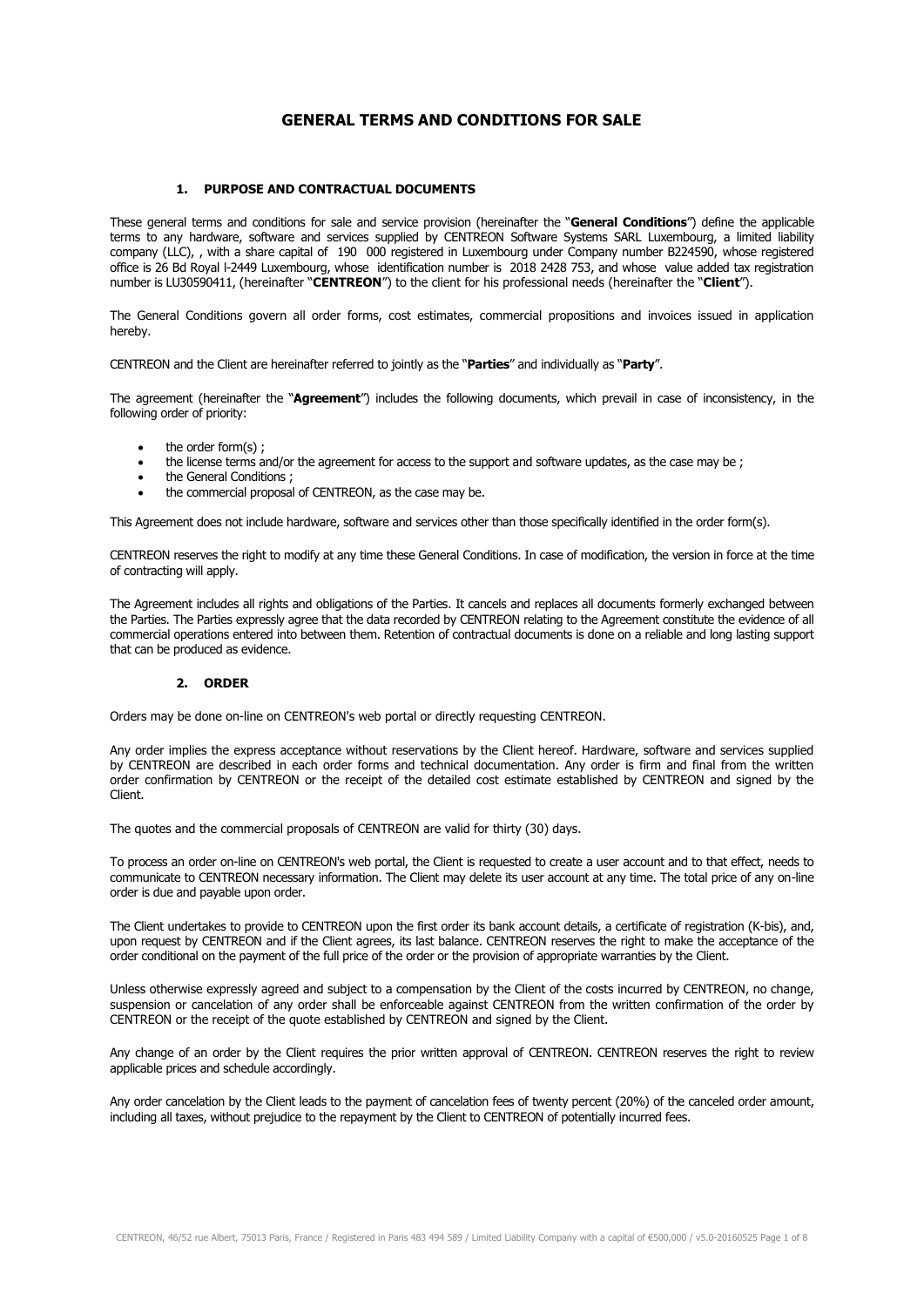### **3. DELIVERY**

CENTREON can modify, at any time and without prior notice, hardware and software ordered to add any new technical development, which does not affect the quality of hardware and software and without price change.

The Client undertakes to accept delivery of hardware and software ordered upon first delivery as long as they comply to the order and technical documentation.

#### **3.1 Hardware**

At the request of the Client and subject to availabilities, hardware is delivered, on the choice of CENTREON, by post or by a third-party carrier or directly to the Client by CENTREON. Hardware is delivered to the address indicated on the order form or any other address agreed between the Parties.

The conditions and charges of carriage, delivery and insurance are set out on the order form.

Delivery is subject to availability. CENTREON reserves the right to proceed to partial delivery without any damages to the Client.

Hardware is delivered with the documentation of the manufacturer or the distributor, as the case may be. Such documentation may also be accessible from the manufacturer or the distributor's website.

#### **3.2 Software**

Software proposed by CENTREON are standard solutions developed to address the needs of a large number of users.

Software is provided to the Client in digital form by the Internet. Delivery is considered effective when CENTREON provides to the Client the activation key (token) corresponding to the order. At the explicit request of the Client and with additional charge, software can be provided on CD-ROMs.

#### **4. TIMEFRAME**

CENTREON makes its best effort to comply with delivery dates indicated on the order form or agreed with the Client. However, delivery dates are indicative and no delay can excuse the cancelation of the order or lead to any damages.

#### **5. RETENTION OF TITLE / TRANSFER OF RISK**

CENTREON retains the property of purchased hardware and software (including documentation) until full payment of the price which is the effective receipt by CENTREON of the payment made by the Client.

The Client shall not agree any deposit on purchased hardware under the retention of property, or use or resale them until full payment of their price to CENTREON.

In case of transformation or incorporation of hardware, the transformation or incorporated hardware becomes the property of CENTREON in proportion of the outstanding amount of the price due by the Client.

In case of receivership or compulsory liquidation of the Client, CENTREON can claim the property of hardware, in accordance with applicable law.

Unless otherwise agreed, the risk of loss or deterioration of hardware or software, as well as all damages caused, are transferred to the Client from their delivery to the sender, to the carrier or to the Client, as the case may be.

### **6. INSTALLATION**

If expressly included in the order form, CENTREON proceeds to the installation of hardware and software specifically identified at the address appearing on the order form or any other address agreed between the Parties. The installation assistance is limited to the connection of hardware with the Client's computer system and installation of Software, to the exclusion of any other service.

### **7. ACCEPTANCE**

The Client has the obligation to check the conformity of hardware and software to the order upon receipt and to notify any apparent defect to be considered. Except the case where CENTREON delivers hardware and software to the Client, any loss, missing or deterioration must be notified directly to the carrier on the order form. The Client undertakes to make any reservation to the carrier or to take appropriate action for preserving its rights. A copy of the order form is sent to CENTREON within three (3) days to justify such reservation.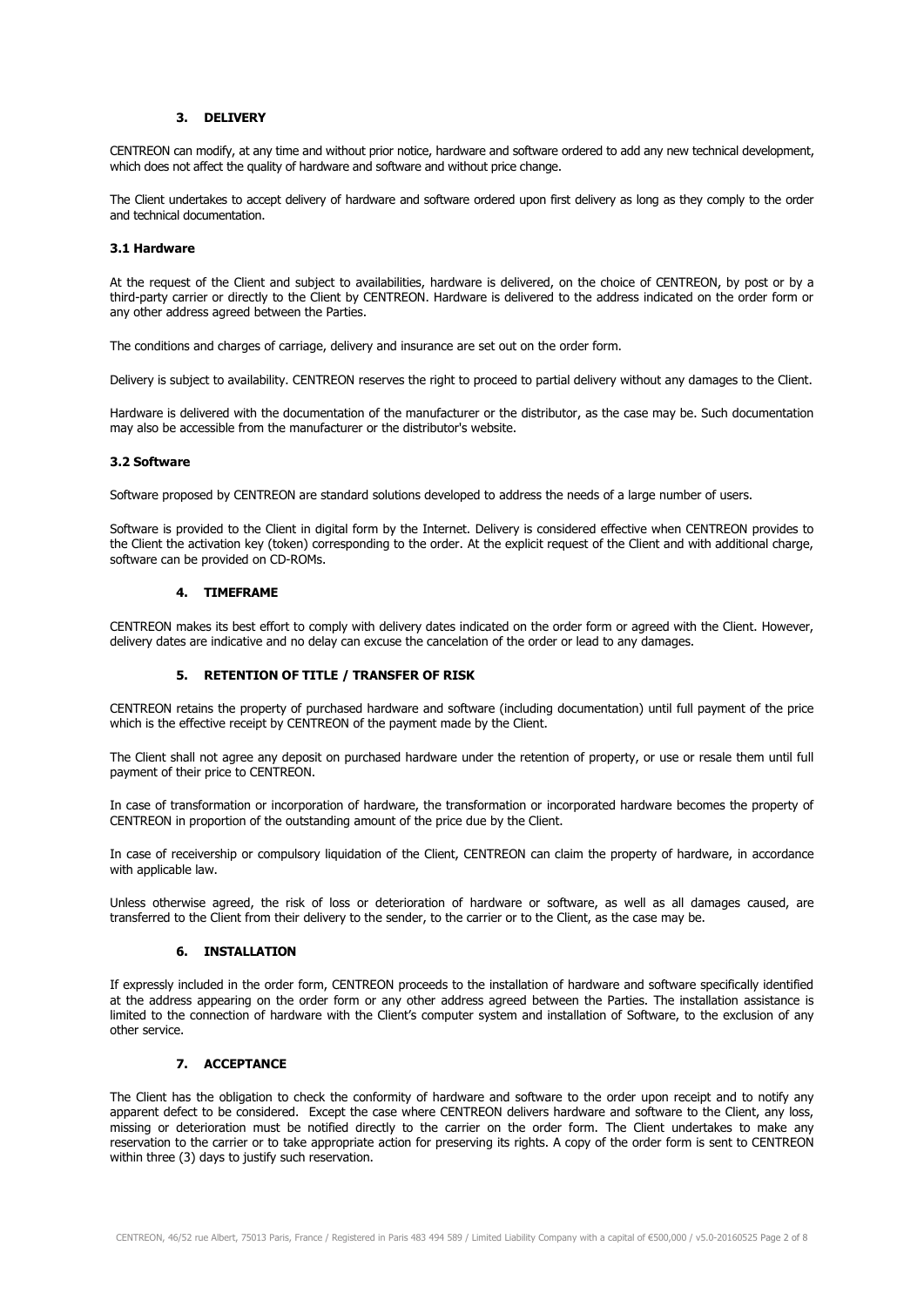In the absence of reservation, delivered hardware and software are deemed in conformity with the order.

No return can be effected without the prior approval of CENTREON. If the return is authorized, hardware and software are sent back to CENTREON at the costs and risks of the Client. The return of hardware and software does not excuse the Client of his duty to pay invoices in accordance with the contractual payment terms.

Returned hardware and software are, on the choice of CENTREON, replaced, returned in state or reimbursed within a reasonable period.

### **8. WARRANTY**

CENTREON warrants hardware under the conditions set out in the warranty terms granted by the manufacturer or the distributor, as the case may be. The Client reads and acknowledges the warranty terms prior to any order.

Unless otherwise agreed in the order form, the starting point of the warranty period is the one provided by the manufacturer or the distributor. This warranty is transferred to the Client who contacts directly the manufacturer or the distributor, as the case may be, excluding any claim against CENTREON.

Any intervention on hardware by the Client or a third-party, who is not authorized by CENTREON, leads to the cancellation of the warranty.

CENTREON warrants the conformity of proprietary software to its documentation. If software is delivered on CD-ROMs, CENTREON will replace the defective medium by a non-defective medium. CENTREON undertakes to correct reproducible defects of software within three (3) months of the date of delivery. The application of the provisions of article 1641 and subsequent articles of the French civil code are expressly excluded for software.

Any commercial warranty of CENTREON is stipulated on the order form. Any claim must be addressed to CENTREON by registered letter with an acknowledgement of receipt within three (3) days of the delivery, from the discovery of hidden defect or from the day where it should have normally been discovered, as the case may be. Any legal action taken against CENTREON, should, to be considered, be previously the object of an amicable claim and be initiated within six (6) months of such claim.

In any case, the Client can invoke the warranty only if hardware and software, which are used in compliance with the technical specifications and the usage regulations, are not modified and/or are not used with a hardware, a computer system or a program provided by a third-party, without prior approval from CENTREON.

### **9. FEES AND PAYMENT TERMS**

Hardware, software and services are invoiced at the price set out on the order form. Prices are set in accordance with the public tariff in force on the date of the order. The conditions to get a discount are defined in the public tariff of CENTREON.

Technical support days, pre-ordered as part of a support days global package and to be used at the request of the customer, must be performed within 18 months of the order date. At the end of this period, the remaining support days ordered but not performed will be invoiced in full.

The license-fees are invoiced in Euros, the risk of a change rate is supported by the User. All license-fees are exclusive of taxes (including in the case of source withhold), taxes being payable by the User at the rate and in the manner prescribed by applicable law. The price including all taxes is indicated on the order form and on the corresponding invoice.

The transportation, delivery, packaging (except standard packing) and insurance fees are supported by the Client and are also indicated on the order form.

The license fees are annually and automatically revised, on 1st January of each year, in proportion with the SYNTEC index on the basis of the application of the formula  $P = P0 * S1/S0$ , in which P is the revised amount, Po the initial amount or from the last reviewing, So the index value in force from the date of entry into force of the Agreement or at the last reviewing, S1 the index value for the considering year. If this index disappears, the Parties will substitute it with a replacement index. In case of dispute, a new index will be chosen by the Paris commercial court.

Any on-line order is fully payable upon processing of the order. In such case, the invoice can be accessed and downloaded online from the user account. The price of software depends on the duration of the subscription.

Alternatively, invoices are due and payable within thirty (30) days of the date of the invoice issue, net without any discount.

The payment of the service price is made in accordance with the schedule agreed between the Parties or yearly in advance for recurrent services.

Any payment by compensation is excluded. In the event the User fails to pay any undisputed invoice within thirty (30) days, the Client shall pay to CENTREON late payment interests, at the rate applied by the European Central Bank increased by ten (10)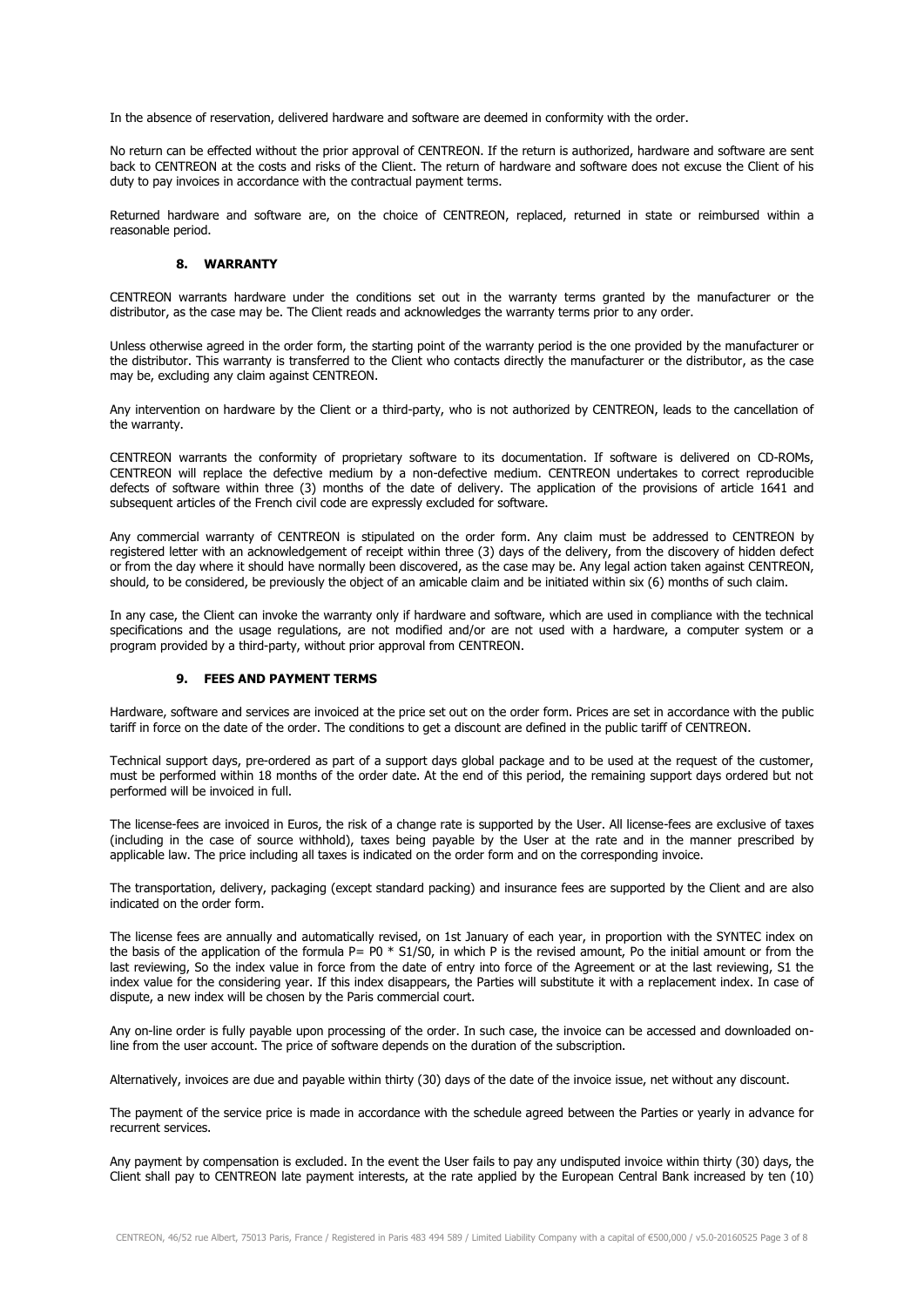points, notwithstanding the payment of a fixed late payment indemnity of forty (40) EUR per unpaid invoice and the reimbursement to CENTREON of any collection expenses and any damages, which CENTREON could claim.

For public procurement contracts, in the event the Customer fails to pay any undisputed invoice within thirty (30) days, the Customer shall pay to CENTREON late payment interests, at the rate applied by BCE increased by eight (8) points, notwithstanding the payment of a fixed late payment indemnity of forty (40) Euros per unpaid invoice and the reimbursement of any collection expenses and without prejudice to any remedy available to CENTREON.

In addition, CENTREON reserves the right to suspend any pending order, and to terminate immediately without having to file any claim before the competent court to this effect ("*de plein droit*") and without prejudice to other remedies available for any damages suffered, the Agreement and/or part or all of the order and to request the restitution of the delivered hardware and software.

# **10. CONFIDENTIALITY**

Any information provided by one Party to the other Party or to whom a Party has access during the negotiation and/or execution of the Agreement of any nature whatsoever (technical, financial, legal, commercial, strategic, computer-based) transferred either in material form (containing inside a physical medium of any form or nature whatsoever) or in immaterial form (verbally, digital or audiovisual media, etc.) is confidential.

Any information relating to hardware or software, the documentation, the commercial proposals of CENTREON, also to the commercial strategies and business processes of one or other of the Parties are notably considered as confidential.

The Parties undertake to keep confidential the aforesaid information and to apply at least the same provisions than those usually applied to protect their own confidential information, and must uphold the same obligation of confidentiality to all their employees of any position whatsoever for any confidential information as defined hereinabove.

The Parties acknowledge that the following information should not be considered as confidential:

- information that is in the public domain;
- information previously known by the receiving Party, which is not subject to an obligation of confidentiality;
- information lawfully obtained from a third-party or independently of the execution of the Agreement.

The provisions of this article remain in force during the term of the Agreement and for five (5) years from the expiration or the termination for any reason whatsoever.

### **11. INTELLECTUAL PROPERTY**

The Agreement does not confer any right to the Client to use the commercial name and/or the trademark and/or the distinctive signs of CENTREON, even for commercial reference.

The Client acknowledges and admits that CENTREON and/or the third-manufacturers or third-publishers own and retain all intellectual property rights relating to hardware, software and services, considering that only a non-exclusive license on software could be granted to him.

### **12. PROTECTION OF DATA AND SYSTEMS SECURITY**

The Client is solely liable of the back-up of any data that it processes or retains and acknowledges that it needs to perform regular back-up of data, to check the content of back-up and to use appropriate back-up media.

The Client is solely liable of the security of its IT systems and acknowledges that it is responsible for implementing a security policy specifically tailored to its operations.

In the event where CENTREON would act as data processor regarding to the Client personal data (the "Personal Data" as defined hereinafter), CENTREON undertakes to preserve security and confidentiality to these Personal Data according to clause 13 hereinafter.

# **13. PERSONAL DATA**

For the purposes of this Agreement, "**Personal Data Regulations**" means the applicable French and European regulations on the protection of personal data, including: EU Regulation 2016/679 of April 27, 2016 published in the Official Journal of the European Union on May 4, 2016 on the protection of individuals with regard to the processing of personal data and on the free movement of such data applicable since May 25, 2018, Directive 2002/58/EC of July 12, 2002, known as "Privacy and Electronic Communications", as amended, as well as any other European statute that may amend or supplement the provisions in force at the date of this Agreement and that may apply to any of the Parties.

The Client retains the full control over personal data its processes as part of its activity and is liable, as data controller, in compliance with the provisions of the Personal Data Regulations.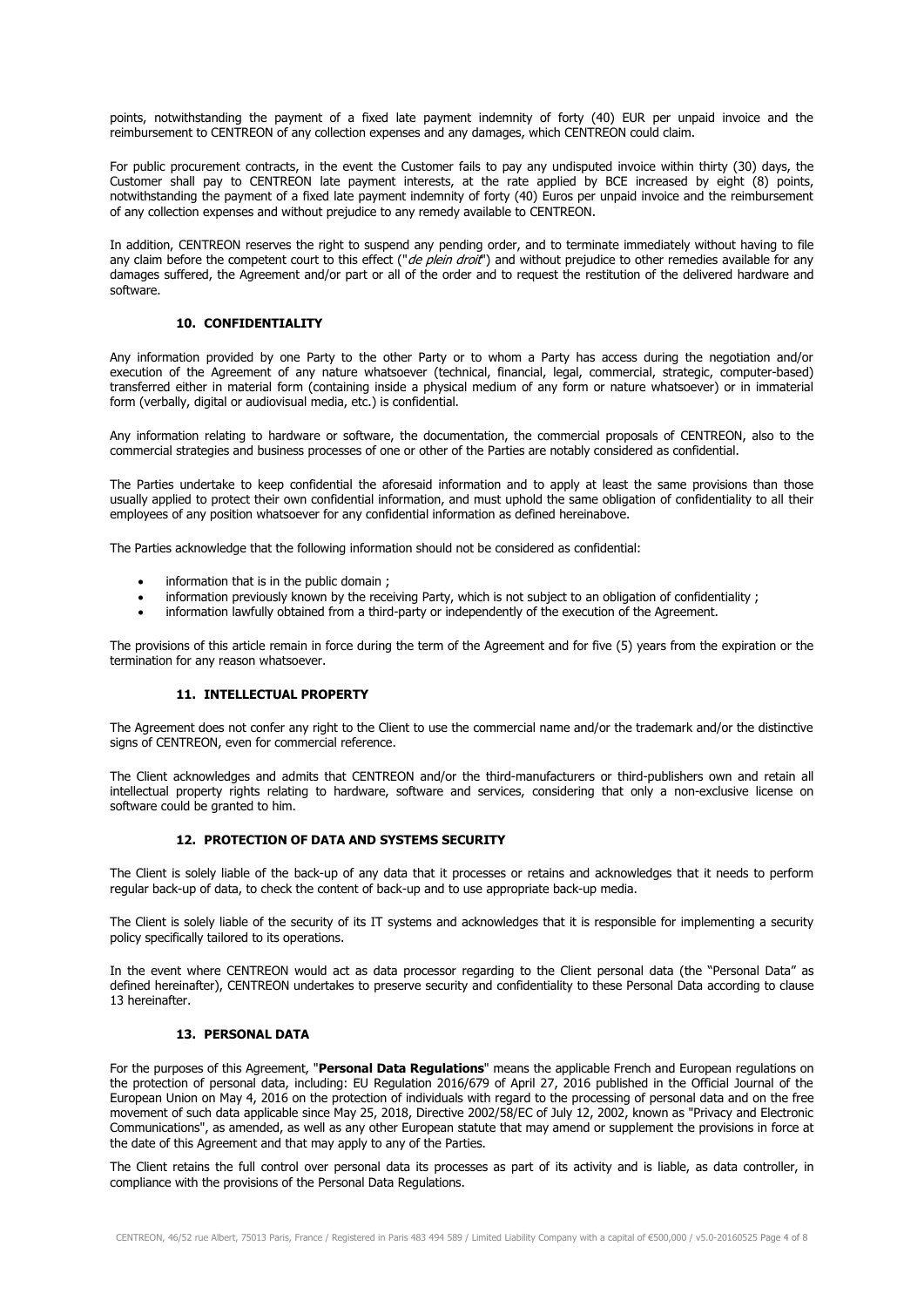In principle, CENTREON does not have access to personal data processed by the Client as part of its activity (hereinafter referred to as "**the Personal Data**").

However, as the case may be, for the performance of this Agreement, CENTREON may have access to these Personal Data (for example, in the event where CENTREON is configuring software on the instructions from the Client). In this case, CENTREON will act exclusively as data processor in the meaning of the Personal Data Regulations.

According to this, CENTREON will process Personal Data on behalf of the Client and on its instructions, for the sole purposes of allowing the Client to benefit fully from the hardware, software and services supplied by CENTREON, during the term of this Agreement.

The Personal Data processed by CENTREON on behalf of the Client shall be: first and last names, job, phone number, e-mail addresses and postal addresses of the persons concerned by the processing operations carried out by CENTREON on behalf of the Client.

The Client, in its capacity as data controller, hereby guarantees that the Personal Data it provides to CENTREON in this context is processed by it in accordance with the Personal Data Regulations.

It undertakes to document in writing its instructions concerning the processing of the Personal Data that it entrusts to CENTREON.

Generally, the Client undertakes to:

- Answer as quickly as possible to CENTREON's questions on the methods of processing of Personal Data, and in particular on the selection of any processors;
- Take into account CENTREON's advice on compliance with the Personal Data Regulations, and to consult CENTREON in the event of any difficulties;
- Promptly inform CENTREON of any claim or difficulty that may arise from a security breach in order to coordinate the response, and collaborate with CENTREON in this respect;
- Supervise the processing carried out on his behalf by CENTREON.

CENTREON, in its capacity as processor, undertakes to comply with its obligations under the Personal Data Regulations, and in particular to:

- Process Personal Data solely for the aforementioned purpose (to allow the Client to benefit fully from the hardware, software and services supplied by CENTREON);
- Process Personal Data in accordance with the instructions of the Client. If CENTREON considers that an instruction from the Client is in breach of the Personal Data Regulations, it undertakes to immediately inform the latter;
- If CENTREON is required, under Union law or French law by which it is governed, to transfer Personal Data outside the European Union, it undertakes to inform the Client of such legal obligation before the processing, unless the relevant law prohibits such information for substantial grounds of public interest;
- Guarantee the safety and confidentiality of the Personal Data processed, in accordance with the provisions of this Agreement and the Personal Data Regulations;
- Ensure that persons authorized to process the Personal Data are contractually bound to maintain confidentiality or are subject to a suitable legal obligation of confidentiality and receive the necessary training on the protection of Personal Data.

CENTREON shall be authorized to use subcontractor to carry out the following processing activities: consulting services.

The subcontractor(s) shall be subject to the same obligations as CENTREON.

CENTREON shall be responsible for ensuring that the subcontractor(s) provide sufficient guarantees as to the safety and confidentiality of the Personal Data, so that the processing meets the requirements of the Personal Data Regulations.

Should subcontractor(s) not fulfil its (their) data protection obligations, CENTREON shall remain fully liable to the Client for the performance by the other processor(s) of its (their) obligations.

Insofar as the Personal Data is initially collected by the Client, it is the Client's responsibility to provide information to the persons concerned by the processing operations carried out by CENTREON on its behalf at the time of data collection.

CENTREON shall assist the Client in answering requests regarding the exercise of the rights of access, rectification, deletion and opposition, the right to limit processing, the right to data portability, the right not to be the subject of an automated individual decision (including profiling).

When the relevant persons make a request to CENTREON to exercise their rights, CENTREON shall forward these requests as soon as it receives them by e-mail to the Client at the e-mail address provided by the Client to CENTREON.

CENTREON shall notify the Client in writing of any Personal Data breach within a maximum period of forty-eight (48) hours of becoming aware of it.

This notice shall be accompanied by all relevant documentation to enable the Client to (i) take all appropriate measures or instruct CENTREON to that effect, (ii) if necessary, to notify such violation to the competent supervisory authority.

The Client shall be responsible for informing the relevant persons, if required by the Personal Data Regulations.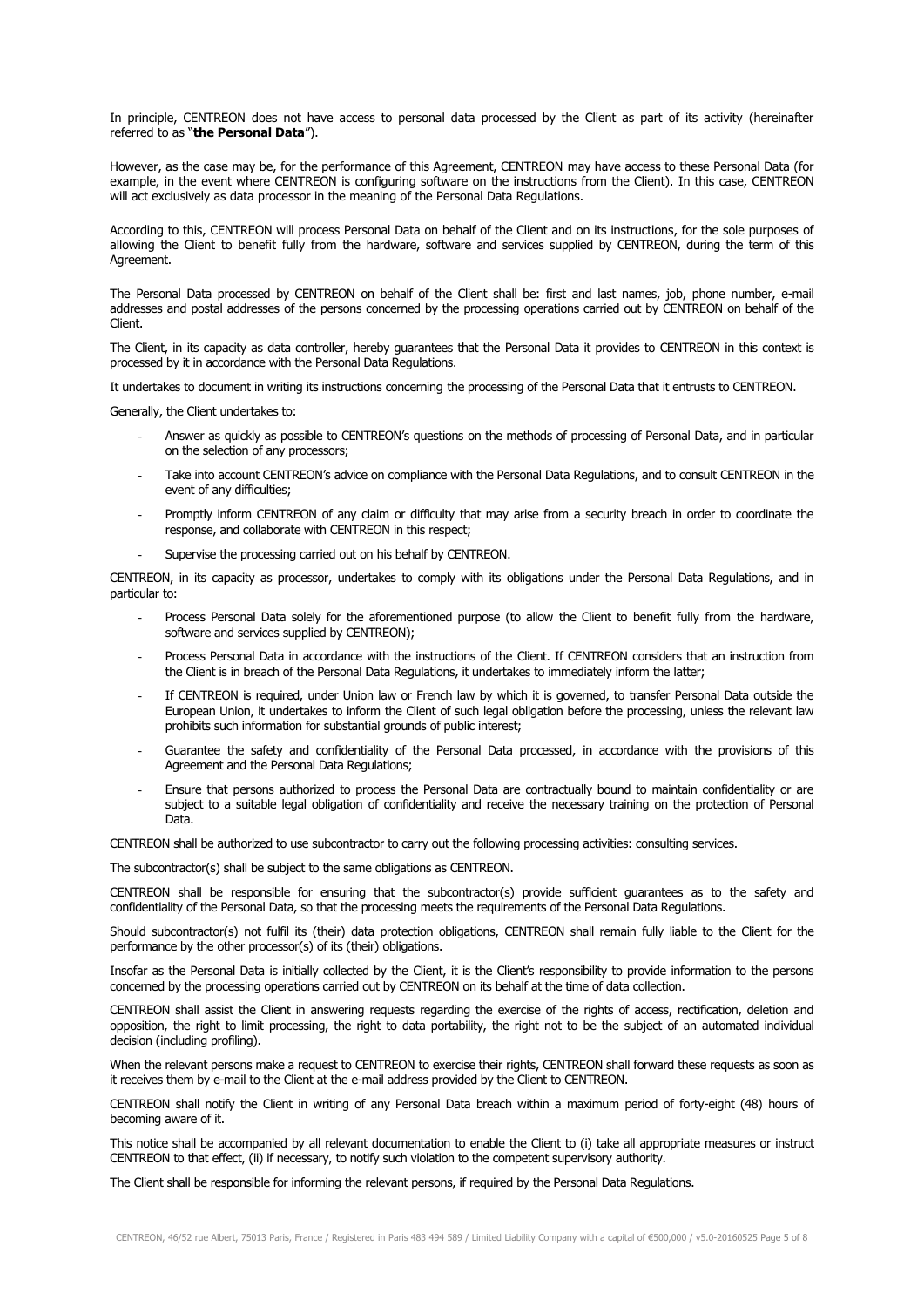CENTREON undertakes, as necessary, to assist the Client in carrying out a Data protection impact assessment.

CENTREON undertakes, as necessary, to assist the Client in carrying out the prior consultation of the supervisory authority.

CENTREON undertakes to implement the technical and organizational security measures necessary for the safety and integrity of the Personal Data it processes in such a way that the processing carried out on behalf of the Client meets the requirements of the Personal Data Regulations and guarantees the safeguarding of the rights of the relevant persons.

Specifically, CENTREON undertakes to implement the following security measures, as a minimum:

- User authentication (individual password, certificate, signature, etc.);
- Data backup;
- Business continuity measures (smoke detectors, fire extinguishers, etc.);
- Security of the premises (door locking, badges, etc.);
- Server security (administrator password, updates, etc.);
- Archiving:
- Protective measures in the event of data exchange (e.g. "https" protocol);
- Data encryption (enciphering);

Upon expiry of the Agreement, CENTREON undertakes, in accordance with the instructions of the Client, to:

- Delete all of the Personal Data that it has been required to process on the Client's behalf, subject to any applicable legal obligations; and/or
- Return all Personal Data to the Client, it being specified that the return must be combined with the deletion of all existing copies in CENTREON's information systems, unless applicable law requires the retention of the Personal Data. Once the copies have been deleted, CENTREON shall provide written evidence of the deletion.

The Parties undertake to provide each other with the name and contact details of their Data Protection Officer, if they have appointed one in accordance with the Personal Data Regulations.

CENTREON undertakes to provide the Client with the necessary documentation to demonstrate compliance with all its obligations and to enable audits, including inspections, to be carried out by the Client or any other auditor it may have appointed, and to assist in such audits.

In addition, insofar as CENTREON is required, within the context of the performance of this Agreement, to process the Personal Data of the Client (and/or of the Client's employees), it undertakes to do so in accordance with the Personal Data Regulations and to CENTREON's privacy policy.

# **14. LIABILITY / INSURANCE**

The Parties expressly agree in case of any problem occurring in the provision of the Services to adopt a constructive attitude in order to solve the problem rather to attempt to identify their respective liabilities.

CENTREON shall only be liable in case of proven breach and for damages that are directly resulting from such breach which are not covered by the infringement indemnity or a service credit. CENTREON is bound by an obligation of means.

In any case, CENTREON shall not be liable for any direct or indirect and/or immaterial damages suffered by the Client as a result of losses of profit, losses of customers, operating losses, disruption or cost increase of the Client's activities, losses of data, damage to reputation or other moral damages, even if CENTREON was aware of the possibility of such damages. CENTREON shall not be liable for non-consecutive immaterial damages.

As a decisive and essential term of the Agreement, CENTREON's aggregate liability to the Client for all damages and all other losses for any cause arising under this Agreement is limited to and will not exceed fifty percent (50%) of the order amount excluding taxes, when the liability is engaged, or the amount excluding taxes paid by the Client within the twelve (12) months prior of the event giving rise to the damage.

If the Agreement provides for the application of penalties, these are, unless otherwise explicitly agreed, exclusive from any other compensation that the Client could claim.

The aforementioned provisions do not apply to damages resulting from death or personal injury, caused by fraud, gross negligence or willful misconduct any other type of liability that cannot be limited or excluded as a matter of law.

The Parties acknowledge that the price of the Agreement reflects the allocation of risks between them and the global economy of the Agreement and that limitation of liability is a decisive factor of their consent.

Each Party shall be insured by an insurance company that is known to be solvent for any damaging consequences of acts for which it could be held liable under this Agreement.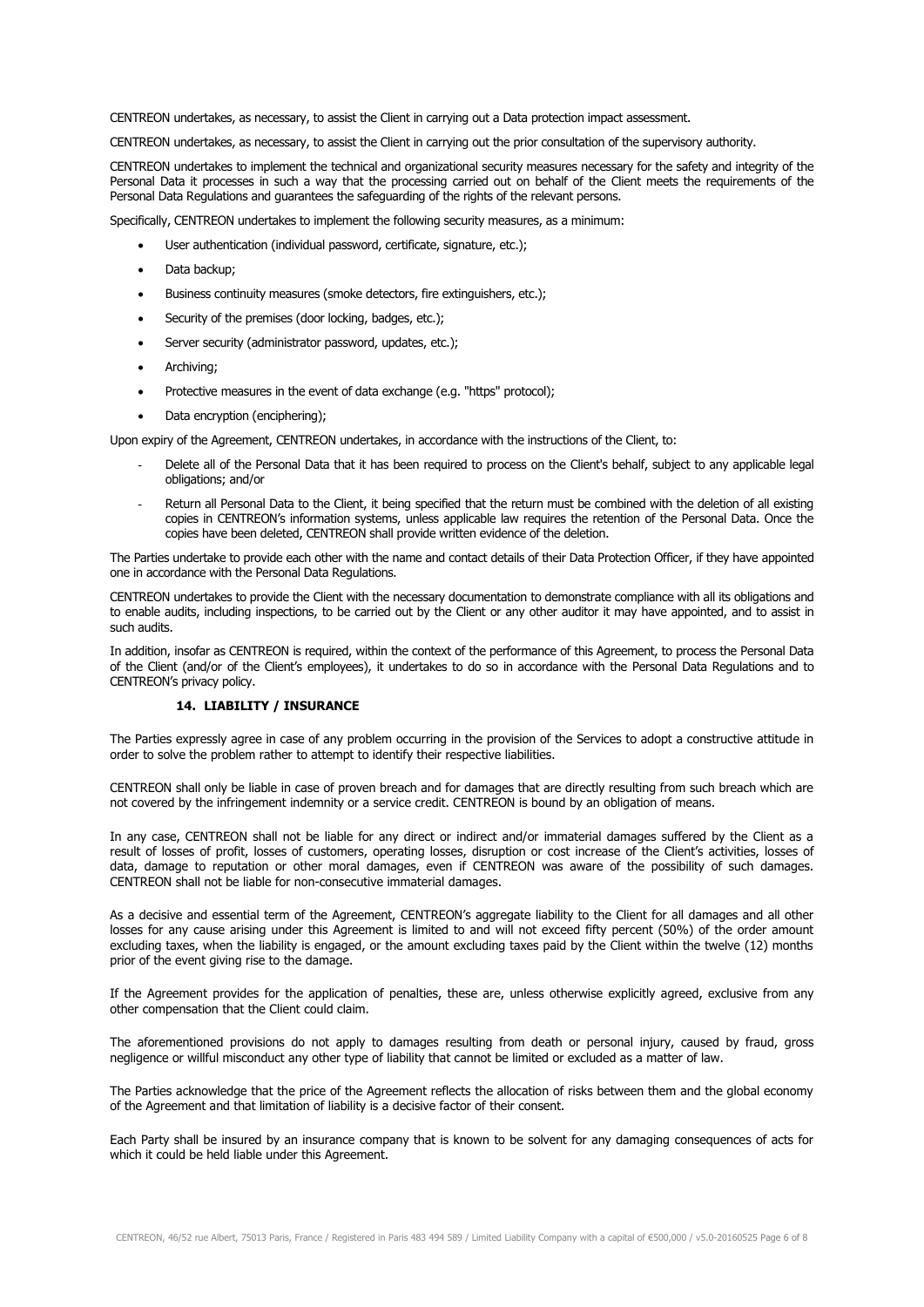### **15. TERM AND TERMINATION**

The Agreement enters in force on the date specified in the order form for the period agreed between the Parties.

The Contract is tacitly renewed for successive periods of a duration identical to that of the initial contract for recurring services (support, subscriptions, etc.) provided by CENTREON to the Client unless it is terminated by email and/or mail at least 3 months prior to its renewal date.

In the case of any breach by either Party of its obligations hereunder, this Agreement may be terminated by the non-breaching Party, without having to file any claim before the competent court to this effect ("de plein droit") and without prejudice to other remedies available for any damages suffered, subject to a thirty (30) day prior notice from the receipt of the acknowledgement of the registered letter, if the breaching Party does not cure its breach within thirty (30) days of the date of receipt of the failure notification.

The Agreement may also be terminated at each anniversary date by the Customer for convenience by giving 3 months notice.

In case of termination of the Agreement, the Client remains liable for the payment of all outstanding amounts until the effective date of termination, and more generally, for the payment of all invoices unpaid despite the effective termination.

### **16. COMMERCIAL REFERENCE**

Unless otherwise expressly agreed in the order form(s), the Client authorizes CENTREON to disclose its name as a commercial reference in its presentations, its commercial propositions, its commercial documentation, its website and to make reference to this Agreement. Any other type of communication shall be specifically subject of prior written approval of the User.

# **17. DEFAULT AND ACCESS TO THE SOURCE PROGRAMMES**

The Client may access to the work "Centreon – Complete Solution" whose IDDN number is FR.001.510037.000.S.C.2020.000. 10200, which has been deposited with the French organization Agence pour la Protection des Programmes, only in case of a judicial winding-up of Centreon SAS (RCS Paris 483 494 589), the Centreon parent company, without assumption of Centreon's commitments in respect of the Client in the judgement pronouncing the termination of said winding-up;

Access to the deposited elements shall take place in the cases provided hereinabove in accordance with the procedure for accessing the deposited elements of the APP.

Access to the deposited elements shall be authorized by the APP' Access Commission on presentation of the elements indisputably proving the judicial winding-up.

No access to the deposited elements shall be authorized in case of payment default by Centreon of any potential costs or fees it owes to the APP.

In case of access to the deposited elements, an identical duplication shall be made from the last update of the deposit, save express request made by the Client to access a prior deposit, by an officer of the APP. The costs related to the access procedure and to the duplication of the deposited elements shall be borne by the Client.

The Client may only use the deposited elements within the limit of the rights which have been assigned to it by Centreon, the access to the deposited elements shall not transfer any other right to the Client.

# **18. EXPORT CONTROL**

The Client may not use or otherwise export or re-export the Licensed Application except as authorized by French law and the laws of the jurisdiction in which the Licensed Application was obtained. In particular, but without limitation, the Licensed Application may not be exported or re-exported (a) into any French, European or U.S.-embargoed countries or (b) to anyone on the UE Consolidated List of persons, groups and entities subject to EU Financial Sanctions or to anyone on the U.S. Treasury Department's Specially Designated Nationals List or the U.S. Department of Commerce Denied Persons List or Entity List. By using the Licensed Application, you represent and warrant that you are not located in any such country or on any such list. You also agree that you will not use these products for any purposes prohibited by French, European or United States law, including, without limitation, the development, design, manufacture, or production of nuclear, missile, or chemical or biological weapons.

The Client furthermore acknowledges that in all cases it is prohibited from exporting, re-exporting, selling/or passing on or disclosing the software in all of the countries listed under the internet address given below, and that even activation of the software is, in all cases, prohibited in such countries:

https:/www.centreon.com/en/Centreon-embargoed-and-Sanctioned-Countries/